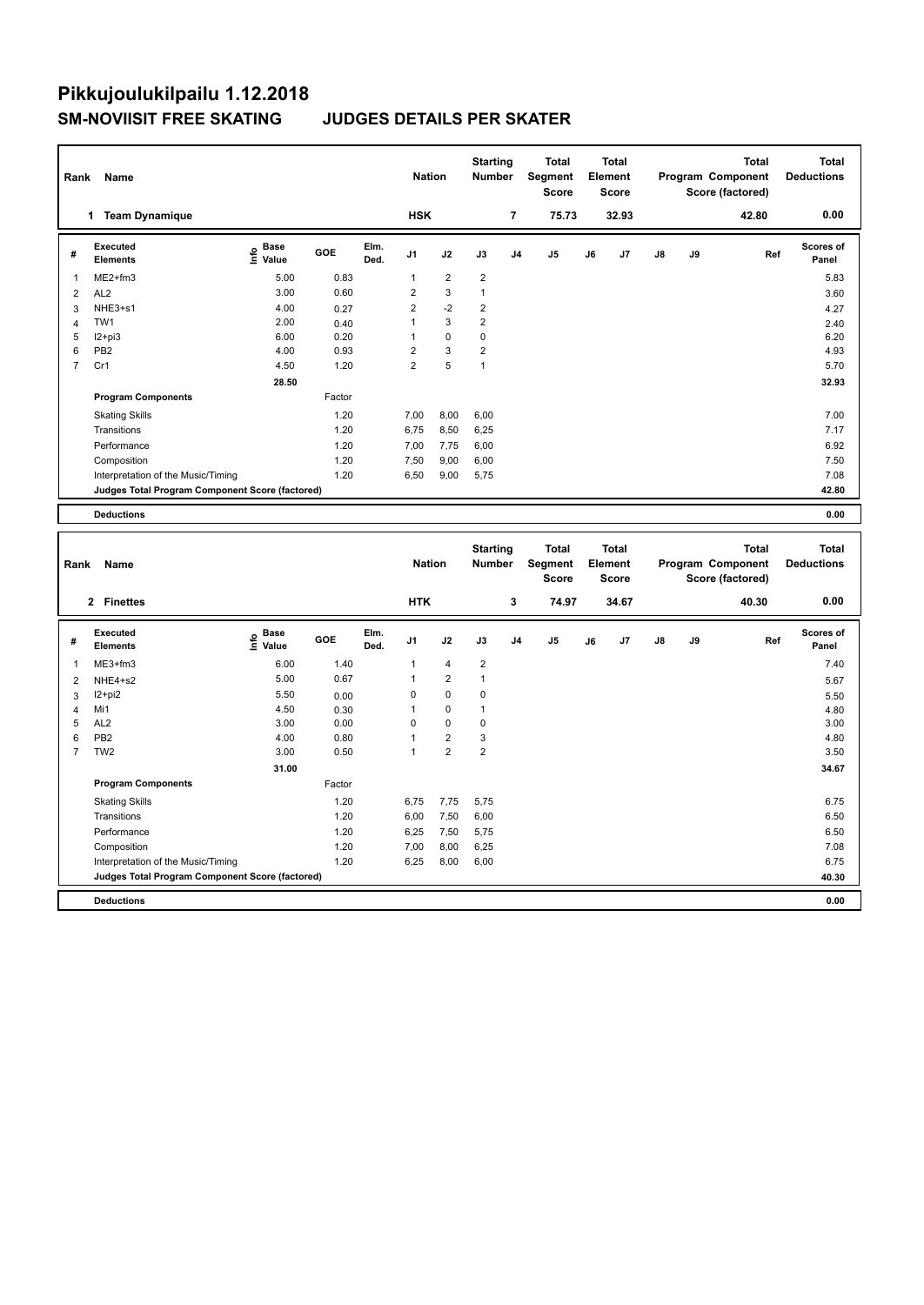| Rank           | Name                                            |                           |         |              |                | <b>Nation</b>  |              | <b>Starting</b><br><b>Number</b> | <b>Total</b><br>Segment<br><b>Score</b> |    | <b>Total</b><br>Element<br><b>Score</b> |               |    | <b>Total</b><br>Program Component<br>Score (factored) | <b>Total</b><br><b>Deductions</b> |
|----------------|-------------------------------------------------|---------------------------|---------|--------------|----------------|----------------|--------------|----------------------------------|-----------------------------------------|----|-----------------------------------------|---------------|----|-------------------------------------------------------|-----------------------------------|
|                | 3 Novettes                                      |                           |         |              | <b>HTK</b>     |                |              | 6                                | 63.13                                   |    | 30.53                                   |               |    | 32.60                                                 | 0.00                              |
| #              | Executed<br><b>Elements</b>                     | <b>Base</b><br>e<br>Value | GOE     | Elm.<br>Ded. | J <sub>1</sub> | J2             | J3           | J <sub>4</sub>                   | J <sub>5</sub>                          | J6 | J7                                      | $\mathsf{J}8$ | J9 | Ref                                                   | Scores of<br>Panel                |
| 1              | AC <sub>2</sub>                                 | 3.00                      | 0.60    |              | 1              | $\overline{4}$ | $\mathbf{1}$ |                                  |                                         |    |                                         |               |    |                                                       | 3.60                              |
| 2              | PB <sub>2</sub>                                 | 4.00                      | 0.53    |              | 0              | 3              | 1            |                                  |                                         |    |                                         |               |    |                                                       | 4.53                              |
| 3              | TW <sub>2</sub>                                 | 3.00                      | 0.20    |              | 1              | $\pmb{0}$      |              |                                  |                                         |    |                                         |               |    |                                                       | 3.20                              |
| 4              | $12 + pi3$                                      | 6.00                      | 0.40    |              | 0              | $\mathbf{1}$   | 1            |                                  |                                         |    |                                         |               |    |                                                       | 6.40                              |
| 5              | $ME2+fm2$                                       | 4.00                      | 0.53    |              | 1              | $\overline{2}$ | 1            |                                  |                                         |    |                                         |               |    |                                                       | 4.53                              |
| 6              | Mi1                                             | 4.50                      | 0.30    |              | $\mathbf 1$    | $\mathbf 0$    | 1            |                                  |                                         |    |                                         |               |    |                                                       | 4.80                              |
| $\overline{7}$ | NHE3+s1                                         | 4.00                      | $-0.53$ |              | $-1$           | $-3$           | $\mathbf 0$  |                                  |                                         |    |                                         |               |    |                                                       | 3.47                              |
|                |                                                 | 28.50                     |         |              |                |                |              |                                  |                                         |    |                                         |               |    |                                                       | 30.53                             |
|                | <b>Program Components</b>                       |                           | Factor  |              |                |                |              |                                  |                                         |    |                                         |               |    |                                                       |                                   |
|                | <b>Skating Skills</b>                           |                           | 1.20    |              | 4,50           | 6,75           | 4,50         |                                  |                                         |    |                                         |               |    |                                                       | 5.25                              |
|                | Transitions                                     |                           | 1.20    |              | 4,75           | 6,50           | 4,00         |                                  |                                         |    |                                         |               |    |                                                       | 5.08                              |
|                | Performance                                     |                           | 1.20    |              | 5,00           | 6,50           | 5,00         |                                  |                                         |    |                                         |               |    |                                                       | 5.50                              |
|                | Composition                                     |                           | 1.20    |              | 5.00           | 7,00           | 5,00         |                                  |                                         |    |                                         |               |    |                                                       | 5.67                              |
|                | Interpretation of the Music/Timing              |                           | 1.20    |              | 4,75           | 6,75           | 5,50         |                                  |                                         |    |                                         |               |    |                                                       | 5.67                              |
|                | Judges Total Program Component Score (factored) |                           |         |              |                |                |              |                                  |                                         |    |                                         |               |    |                                                       | 32.60                             |
|                | <b>Deductions</b>                               |                           |         |              |                |                |              |                                  |                                         |    |                                         |               |    |                                                       | 0.00                              |
|                |                                                 |                           |         |              |                |                |              |                                  |                                         |    |                                         |               |    |                                                       |                                   |

| Rank           | Name                                            |                                    |            |              | <b>Nation</b>  |                | <b>Starting</b><br><b>Number</b> |                | <b>Total</b><br>Segment<br>Score |    | Total<br>Element<br><b>Score</b> |               |    | Total<br>Program Component<br>Score (factored) | <b>Total</b><br><b>Deductions</b> |
|----------------|-------------------------------------------------|------------------------------------|------------|--------------|----------------|----------------|----------------------------------|----------------|----------------------------------|----|----------------------------------|---------------|----|------------------------------------------------|-----------------------------------|
|                | <b>Dream Steps</b><br>4                         |                                    |            |              | <b>EVT</b>     |                |                                  | 5              | 61.72                            |    | 28.02                            |               |    | 33.70                                          | 0.00                              |
| #              | Executed<br><b>Elements</b>                     | <b>Base</b><br>$\frac{6}{5}$ Value | <b>GOE</b> | Elm.<br>Ded. | J <sub>1</sub> | J2             | J3                               | J <sub>4</sub> | J <sub>5</sub>                   | J6 | J7                               | $\mathsf{J}8$ | J9 | Ref                                            | Scores of<br>Panel                |
|                | PB <sub>2</sub>                                 | 4.00                               | 0.67       |              | $\mathbf{1}$   | 3              | $\mathbf{1}$                     |                |                                  |    |                                  |               |    |                                                | 4.67                              |
| 2              | NHE3+s1                                         | 4.00                               | $-0.13$    |              | $-1$           | $-1$           | 1                                |                |                                  |    |                                  |               |    |                                                | 3.87                              |
| 3              | Cr1                                             | 4.50                               | 0.45       |              | 1              | $\overline{2}$ | 0                                |                |                                  |    |                                  |               |    |                                                | 4.95                              |
| 4              | $ME2+fm1$                                       | 3.00                               | 0.20       |              |                | $\overline{1}$ | 0                                |                |                                  |    |                                  |               |    |                                                | 3.20                              |
| 5              | AC <sub>2</sub>                                 | 3.00                               | 0.40       |              | 1              | $\overline{2}$ | 1                                |                |                                  |    |                                  |               |    |                                                | 3.40                              |
| 6              | $13 + pi2$                                      | 6.00                               | $-0.40$    |              | $-1$           | $-1$           | 0                                |                |                                  |    |                                  |               |    |                                                | 5.60                              |
| $\overline{7}$ | TW1                                             | 2.00                               | 0.33       |              | 1              | $\overline{2}$ | $\overline{\mathbf{c}}$          |                |                                  |    |                                  |               |    |                                                | 2.33                              |
|                |                                                 | 26.50                              |            |              |                |                |                                  |                |                                  |    |                                  |               |    |                                                | 28.02                             |
|                | <b>Program Components</b>                       |                                    | Factor     |              |                |                |                                  |                |                                  |    |                                  |               |    |                                                |                                   |
|                | <b>Skating Skills</b>                           |                                    | 1.20       |              | 5,50           | 6,50           | 5,00                             |                |                                  |    |                                  |               |    |                                                | 5.67                              |
|                | Transitions                                     |                                    | 1.20       |              | 5,00           | 6,00           | 4,50                             |                |                                  |    |                                  |               |    |                                                | 5.17                              |
|                | Performance                                     |                                    | 1.20       |              | 5,50           | 6,75           | 5,00                             |                |                                  |    |                                  |               |    |                                                | 5.75                              |
|                | Composition                                     |                                    | 1.20       |              | 6,00           | 7,00           | 4,75                             |                |                                  |    |                                  |               |    |                                                | 5.92                              |
|                | Interpretation of the Music/Timing              |                                    | 1.20       |              | 5,25           | 7,00           | 4,50                             |                |                                  |    |                                  |               |    |                                                | 5.58                              |
|                | Judges Total Program Component Score (factored) |                                    |            |              |                |                |                                  |                |                                  |    |                                  |               |    |                                                | 33.70                             |
|                | <b>Deductions</b>                               |                                    |            |              |                |                |                                  |                |                                  |    |                                  |               |    |                                                | 0.00                              |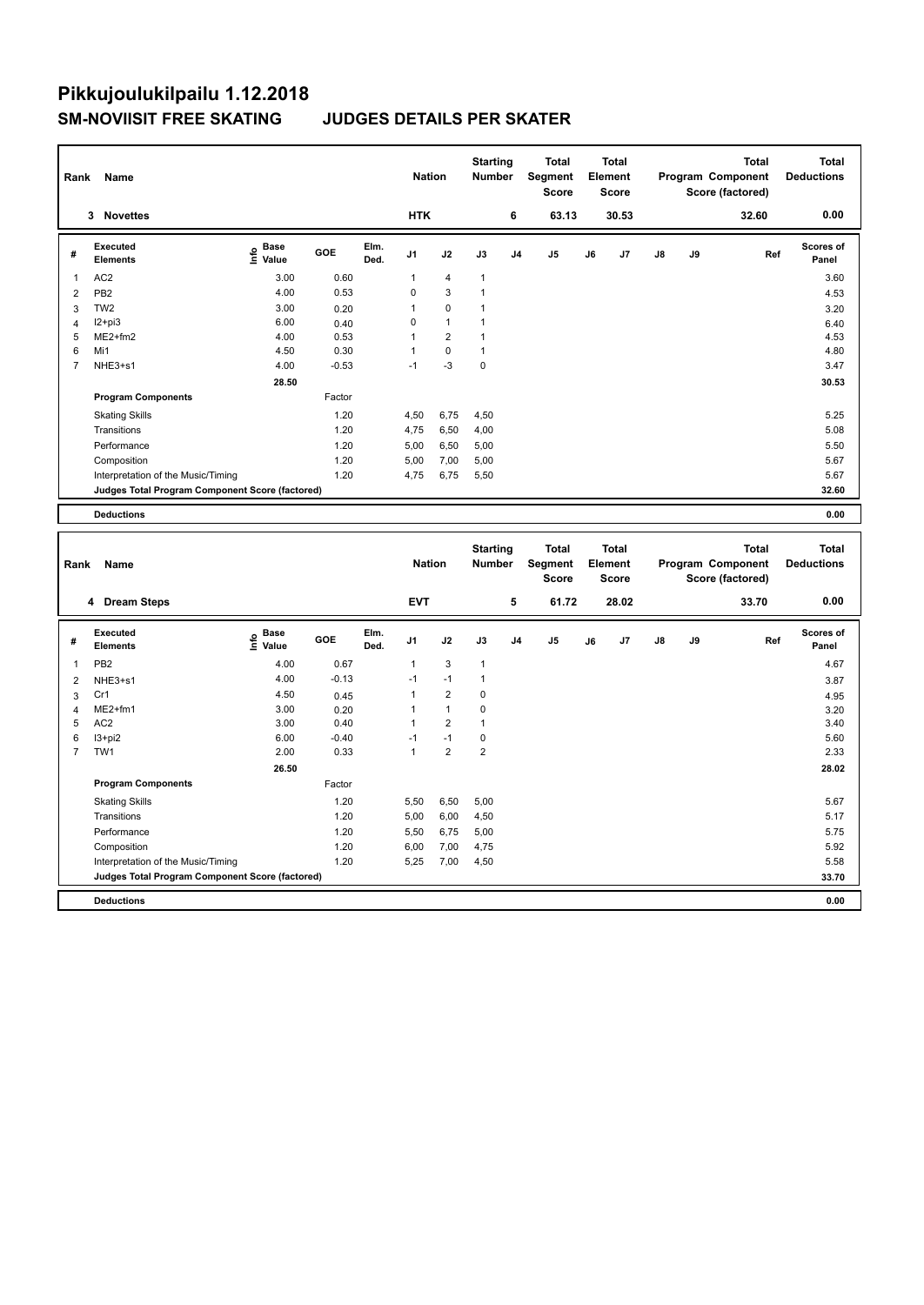| Rank           | Name                                            |                                  |         |              | <b>Nation</b>  |                | <b>Starting</b><br><b>Number</b> |                | <b>Total</b><br>Segment<br><b>Score</b> |    | <b>Total</b><br>Element<br>Score |               |    | <b>Total</b><br>Program Component<br>Score (factored) | <b>Total</b><br><b>Deductions</b> |
|----------------|-------------------------------------------------|----------------------------------|---------|--------------|----------------|----------------|----------------------------------|----------------|-----------------------------------------|----|----------------------------------|---------------|----|-------------------------------------------------------|-----------------------------------|
|                | <b>Team Ice Effect</b><br>5.                    |                                  |         |              | <b>JTL</b>     |                |                                  | $\overline{2}$ | 58.55                                   |    | 28.65                            |               |    | 30.90                                                 | 1.00                              |
| #              | Executed<br><b>Elements</b>                     | <b>Base</b><br>e Base<br>⊆ Value | GOE     | Elm.<br>Ded. | J <sub>1</sub> | J2             | J3                               | J <sub>4</sub> | J5                                      | J6 | J7                               | $\mathsf{J}8$ | J9 | Ref                                                   | <b>Scores of</b><br>Panel         |
| 1              | Cr1                                             | 4.50                             | 1.05    |              | $\mathbf{1}$   | $\overline{4}$ | $\overline{2}$                   |                |                                         |    |                                  |               |    |                                                       | 5.55                              |
| 2              | NHE3+s1                                         | 4.00                             | $-0.27$ |              | $-1$           | $-2$           | 1                                |                |                                         |    |                                  |               |    |                                                       | 3.73                              |
| 3              | $11+pi2$                                        | 5.00                             | $-0.33$ |              | $-1$           | 0              | $-1$                             |                |                                         |    |                                  |               |    |                                                       | 4.67                              |
| 4              | PB <sub>2</sub>                                 | 4.00                             | 0.13    |              | 0              | $\Omega$       | $\mathbf{1}$                     |                |                                         |    |                                  |               |    |                                                       | 4.13                              |
| 5              | AC <sub>2</sub>                                 | 3.00                             | 0.20    |              |                | $\mathbf{1}$   | 0                                |                |                                         |    |                                  |               |    |                                                       | 3.20                              |
| 6              | ME3+fm2                                         | 5.00                             | 0.17    |              |                | $\pmb{0}$      | 0                                |                |                                         |    |                                  |               |    |                                                       | 5.17                              |
| $\overline{7}$ | TW <sub>1</sub>                                 | 2.00                             | 0.20    |              | 0              | $\overline{1}$ | $\overline{2}$                   |                |                                         |    |                                  |               |    |                                                       | 2.20                              |
|                |                                                 | 27.50                            |         |              |                |                |                                  |                |                                         |    |                                  |               |    |                                                       | 28.65                             |
|                | <b>Program Components</b>                       |                                  | Factor  |              |                |                |                                  |                |                                         |    |                                  |               |    |                                                       |                                   |
|                | <b>Skating Skills</b>                           |                                  | 1.20    |              | 4,75           | 5,50           | 4,75                             |                |                                         |    |                                  |               |    |                                                       | 5.00                              |
|                | Transitions                                     |                                  | 1.20    |              | 4,00           | 5,00           | 4,50                             |                |                                         |    |                                  |               |    |                                                       | 4.50                              |
|                | Performance                                     |                                  | 1.20    |              | 5,00           | 5,00           | 5,00                             |                |                                         |    |                                  |               |    |                                                       | 5.00                              |
|                | Composition                                     |                                  | 1.20    |              | 5,25           | 6,50           | 5,50                             |                |                                         |    |                                  |               |    |                                                       | 5.75                              |
|                | Interpretation of the Music/Timing              |                                  | 1.20    |              | 5,00           | 6,50           | 5,00                             |                |                                         |    |                                  |               |    |                                                       | 5.50                              |
|                | Judges Total Program Component Score (factored) |                                  |         |              |                |                |                                  |                |                                         |    |                                  |               |    |                                                       | 30.90                             |
|                | <b>Deductions</b>                               | Costume failure:                 | $-1.00$ |              |                |                |                                  |                |                                         |    |                                  |               |    |                                                       | $-1.00$                           |
|                |                                                 |                                  |         |              |                |                |                                  |                |                                         |    |                                  |               |    |                                                       |                                   |
|                |                                                 |                                  |         |              |                |                | Starting                         |                | Total                                   |    | Total                            |               |    | Total                                                 | Total                             |

| Rank           | Name                                            |                                    |            |              | <b>Nation</b>  |                      | <b>Starting</b><br><b>Number</b> |                | Total<br>Segment<br><b>Score</b> |    | <b>Total</b><br>Element<br><b>Score</b> |               |    | Total<br>Program Component<br>Score (factored) | <b>Total</b><br><b>Deductions</b> |
|----------------|-------------------------------------------------|------------------------------------|------------|--------------|----------------|----------------------|----------------------------------|----------------|----------------------------------|----|-----------------------------------------|---------------|----|------------------------------------------------|-----------------------------------|
|                | <b>Filiae Aboenses</b><br>6                     |                                    |            |              | <b>TRT</b>     |                      |                                  | 1              | 51.40                            |    | 23.30                                   |               |    | 28.10                                          | 0.00                              |
| #              | Executed<br><b>Elements</b>                     | <b>Base</b><br>$\frac{6}{5}$ Value | <b>GOE</b> | Elm.<br>Ded. | J <sub>1</sub> | J2                   | J3                               | J <sub>4</sub> | J <sub>5</sub>                   | J6 | J7                                      | $\mathsf{J}8$ | J9 | Ref                                            | <b>Scores of</b><br>Panel         |
| 1              | Cr1                                             | 4.50                               | 0.60       |              | 1              | 3                    | 0                                |                |                                  |    |                                         |               |    |                                                | 5.10                              |
| 2              | NHE3+s1                                         | 4.00                               | $-0.13$    |              | 1              | $-2$                 | 0                                |                |                                  |    |                                         |               |    |                                                | 3.87                              |
| 3              | MEB+fmB                                         | 1.00                               | $-0.23$    |              | 0              | $-5$                 | $-2$                             |                |                                  |    |                                         |               |    |                                                | 0.77                              |
| 4              | $11 + pi3$                                      | 5.50                               | 0.00       |              | $-1$           | $\mathbf{1}$         | 0                                |                |                                  |    |                                         |               |    |                                                | 5.50                              |
| 5              | TW1                                             | 2.00                               | 0.13       |              | 1              | $\blacktriangleleft$ | 0                                |                |                                  |    |                                         |               |    |                                                | 2.13                              |
| 6              | PB <sub>1</sub>                                 | 2.50                               | 0.33       |              |                | $\overline{2}$       | 1                                |                |                                  |    |                                         |               |    |                                                | 2.83                              |
| $\overline{7}$ | AC <sub>2</sub>                                 | 3.00                               | 0.10       |              | 0              | $\overline{2}$       | $-1$                             |                |                                  |    |                                         |               |    |                                                | 3.10                              |
|                |                                                 | 22.50                              |            |              |                |                      |                                  |                |                                  |    |                                         |               |    |                                                | 23.30                             |
|                | <b>Program Components</b>                       |                                    | Factor     |              |                |                      |                                  |                |                                  |    |                                         |               |    |                                                |                                   |
|                | <b>Skating Skills</b>                           |                                    | 1.20       |              | 5,00           | 6,00                 | 3,75                             |                |                                  |    |                                         |               |    |                                                | 4.92                              |
|                | Transitions                                     |                                    | 1.20       |              | 4,75           | 5,00                 | 3,50                             |                |                                  |    |                                         |               |    |                                                | 4.42                              |
|                | Performance                                     |                                    | 1.20       |              | 5,00           | 5,00                 | 4,00                             |                |                                  |    |                                         |               |    |                                                | 4.67                              |
|                | Composition                                     |                                    | 1.20       |              | 5,75           | 5,50                 | 3,50                             |                |                                  |    |                                         |               |    |                                                | 4.92                              |
|                | Interpretation of the Music/Timing              |                                    | 1.20       |              | 4,75           | 5,50                 | 3,25                             |                |                                  |    |                                         |               |    |                                                | 4.50                              |
|                | Judges Total Program Component Score (factored) |                                    |            |              |                |                      |                                  |                |                                  |    |                                         |               |    |                                                | 28.10                             |
|                | <b>Deductions</b>                               |                                    |            |              |                |                      |                                  |                |                                  |    |                                         |               |    |                                                | 0.00                              |